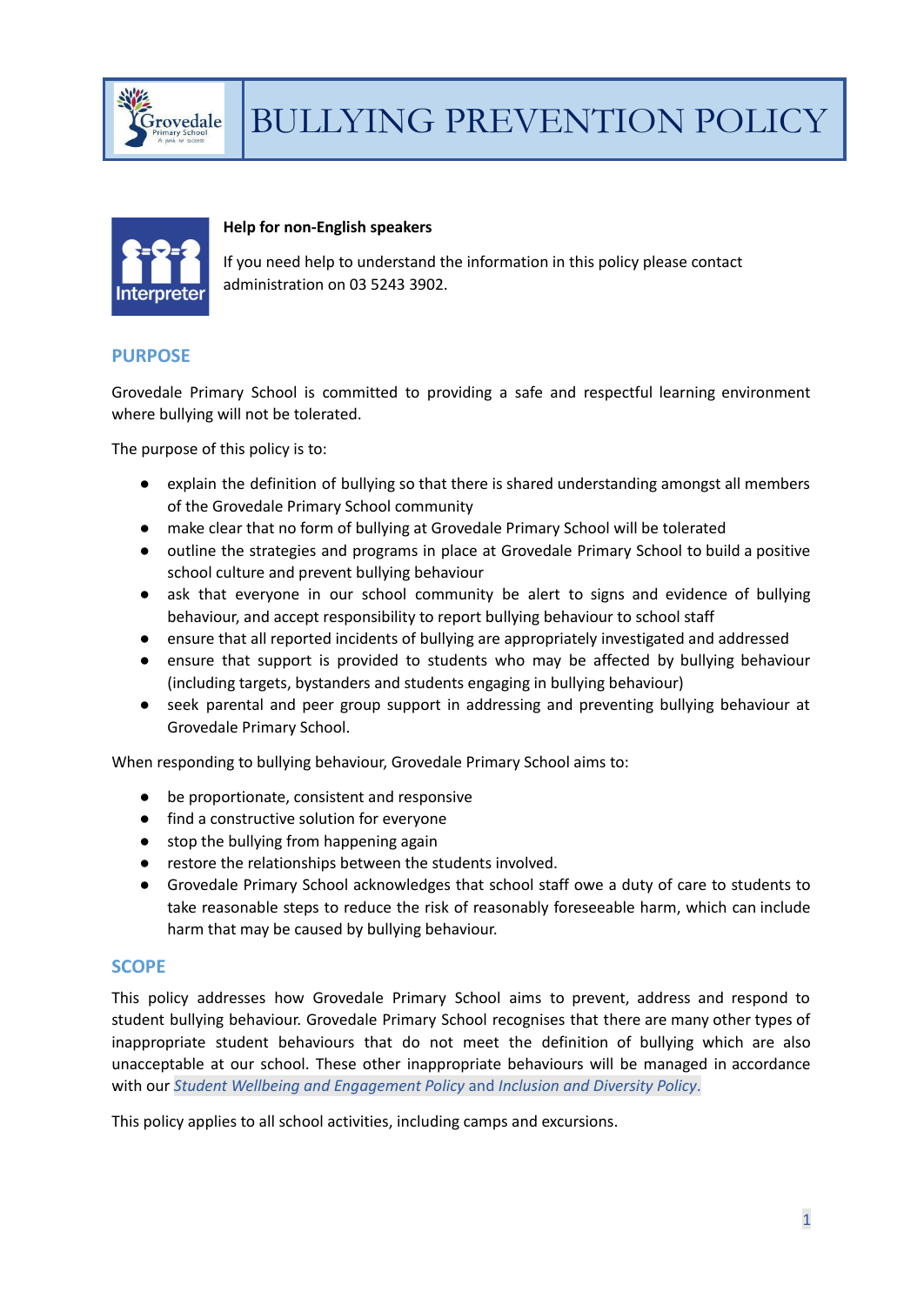

# **POLICY**

# **Definitions**

# **Bullying**

In 2018 the Education Council of the Council of Australian Governments endorsed the following definition of bullying for use by all Australian schools:

*Bullying is an ongoing and deliberate misuse of power in relationships through repeated verbal, physical and/or social behaviour that intends to cause physical, social and/or psychological harm. It can involve an individual or a group misusing their power, or perceived power, over one or more persons who feel unable to stop it from happening.*

*Bullying can happen in person or online, via various digital platforms and devices and it can be obvious (overt) or hidden (covert). Bullying behaviour is repeated, or has the potential to be repeated, over time (for example, through sharing of digital records)*

*Bullying of any form or for any reason can have immediate, medium and long-term effects on those involved, including bystanders. Single incidents and conflict or fights between equals, whether in person or online, are not defined as bullying.*

Bullying has three main features:

- It involves a misuse of power in a relationship
- It is ongoing and repeated, and
- It involves behaviours that can cause harm.

#### Bullying can be:

- 1. *direct* physical bullying e.g. hitting, tripping, and pushing or damaging property.
- 2. *direct* verbal bullying e.g. name calling, insults, homophobic or racist remarks, verbal abuse.
- 3. *indirect* bullying e.g. spreading rumours, playing nasty jokes to embarrass and humiliate, mimicking, encouraging others to socially exclude a person and/or damaging a person's social reputation or social acceptance.

*Cyberbullying* is direct or indirect bullying behaviours using digital technology. For example via a mobile device, computers, chat rooms, email, social media, etc. It can be verbal, written and include images, video and/or audio.

# **Other distressing and inappropriate behaviours**

Many distressing and inappropriate behaviours may not constitute bullying even though they are unpleasant. Students who are involved in or who witness any distressing and inappropriate behaviours should report their concerns to school staff and our school will follow the

*Mutual conflict* involves an argument or disagreement between people with no imbalance of power. In incidents of mutual conflict, generally, both parties are upset and usually both want a resolution to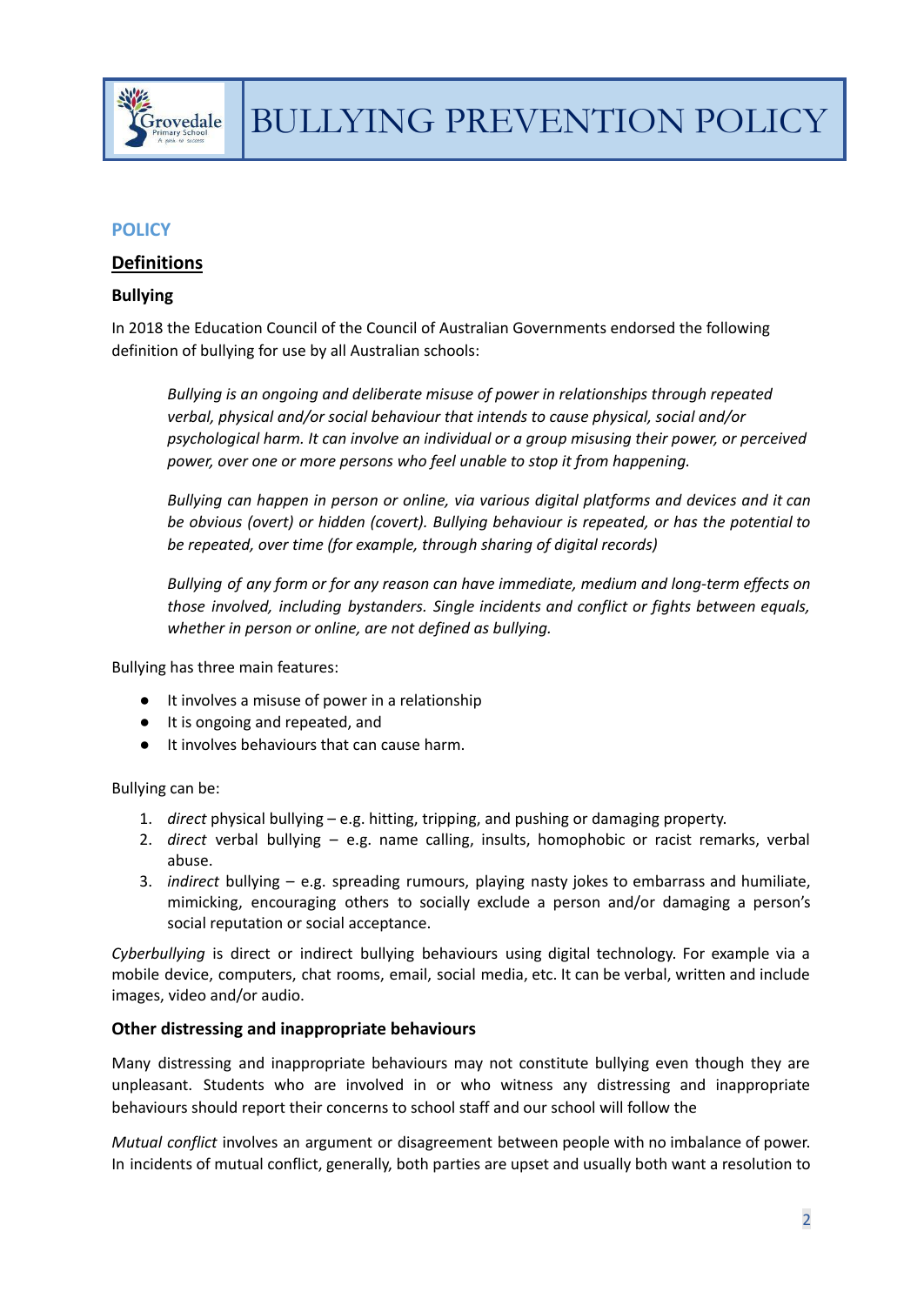

the issue. Unresolved mutual conflict can develop into bullying if one of the parties targets the other repeatedly in retaliation.

*Social rejection or dislike* is not bullying unless it involves deliberate and repeated attempts to cause distress, exclude or create dislike by others.

*Single-episode acts* of nastiness or physical aggression are not the same as bullying. However, single episodes of nastiness or physical aggression are not acceptable behaviours at our school and may have serious consequences for students engaging in this behaviour. Grovedale Primary School will use its Student Wellbeing and Engagement Policy to guide a response to single episodes of nastiness or physical aggression.

*Harassment* is language or actions that are demeaning, offensive or intimidating to a person. It can take many forms, including sexual harassment and disability harassment. Further information about these two forms of harassment, including definitions, is set out in our Inclusion and Diversity Policy. Harassment of any kind will not be tolerated at Grovedale Primary School and may have serious consequences for students engaging in this behaviour. Grovedale Primary School will use its Student Wellbeing and Engagement Policy to guide a response to students demonstrating harassing behaviour, unless the behaviour also constitutes bullying, in which case the behaviour will be managed in accordance with this Bullying Prevention Policy.

# **Bullying Prevention**

Grovedale Primary School has a number of programs and strategies in place to build a positive and inclusive school culture. We strive to foster a school culture that prevents bullying behaviour by modelling and encouraging behaviour that demonstrates acceptance, kindness and respect.

Bullying prevention at Grovedale Primary School is proactive and is supported by research that indicates that a whole school, multifaceted approach is the most effective way to prevent and address bullying.

At our school:

- We have a positive school environment that provides safety, security and support for students and promotes positive relationships and wellbeing.
- We strive to build strong partnerships between the school, families and the broader community that means all members work together to ensure the safety of students.
- Teachers are encouraged to incorporate classroom management strategies that discourage bullying and promote positive behaviour.
- A range of year level incursions and programs are planned for each year to raise awareness about bullying and its impacts.
- In the classroom, our social and emotional learning curriculum teaches students what constitutes bullying and how to respond to bullying behaviour assertively. This promotes resilience, assertiveness, conflict resolution and problem solving.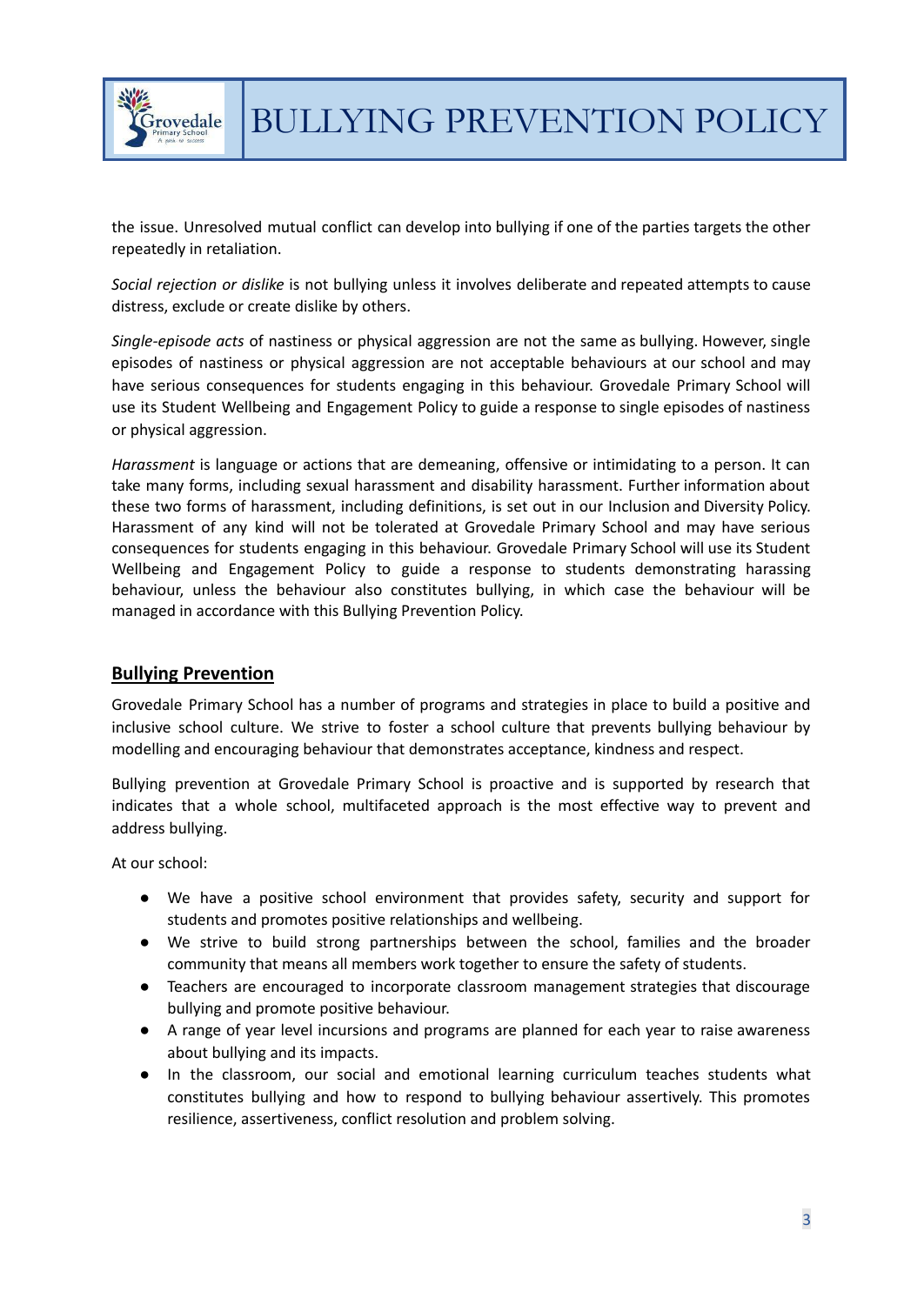

- The Buddy Support Program encourages positive relationships between students in prep and Year 6. We seek to empower students to be confident communicators and to resolve conflict in a non-aggressive and constructive way.
- Students are encouraged to look out for each other and to talk to teachers and older peers about any bullying they have experienced or witnessed.
- We seek to empower students to be confident communicators and to resolve conflict in a non-aggressive and constructive way using Restorative Practices.
- We participate in the National Day of Action against Bullying and Violence.

For further information about our engagement and wellbeing initiatives, please see our Student Wellbeing and Engagement policy.

# **Incident Response**

# **Reporting concerns to Grovedale Primary School**

Bullying complaints will be taken seriously and responded to sensitively at our school.

Students who may be experiencing bullying behaviour, or students who have witnessed bullying behaviour, are encouraged to report their concerns to their teacher, a trusted staff member, Assistant Principal, Wellbeing Officer or The Principal as soon as possible.

Our ability to effectively reduce and eliminate bullying behaviour is greatly affected by students and/or parents and carers reporting concerning behaviour as soon as possible, so that the responses implemented by Grovedale Primary School are timely and appropriate in the circumstances.

We encourage students to speak to a teacher or Education Support Staff on yard duty or classroom teacher. However, students are welcome to discuss their concerns with any trusted member of staff including teachers, wellbeing staff, or principals.

Parents or carers who develop concerns that their child is involved in, or has witnessed bullying behaviour at Grovedale Primary School should initially contact their child's class teacher, then Assistant Principal, Wellbeing Officer and The Principal through Sentral messaging, by phone on 5243 3902 or by email directed to [grovedale.ps@education.vic.gov.au\)](mailto:grovedale.ps@education.vic.gov.au).

# **Investigations**

When notified of alleged bullying behaviour, school staff are required to:

- 1. record the details of the allegations in Sentral; and
- 2. inform the Team Leader, Wellbeing Officer and/or Assistant Principal, Principal.

The classroom teacher is responsible for investigating allegations of bullying in a timely and sensitive manner. To appropriately investigate an allegation of bullying, the teacher may:

- speak to the those involved in the allegations, including the target/s, the students allegedly engaging in bullying behaviour/s and any witnesses to the incidents
- speak to the parents of the students involved
- speak to the teachers of the students involved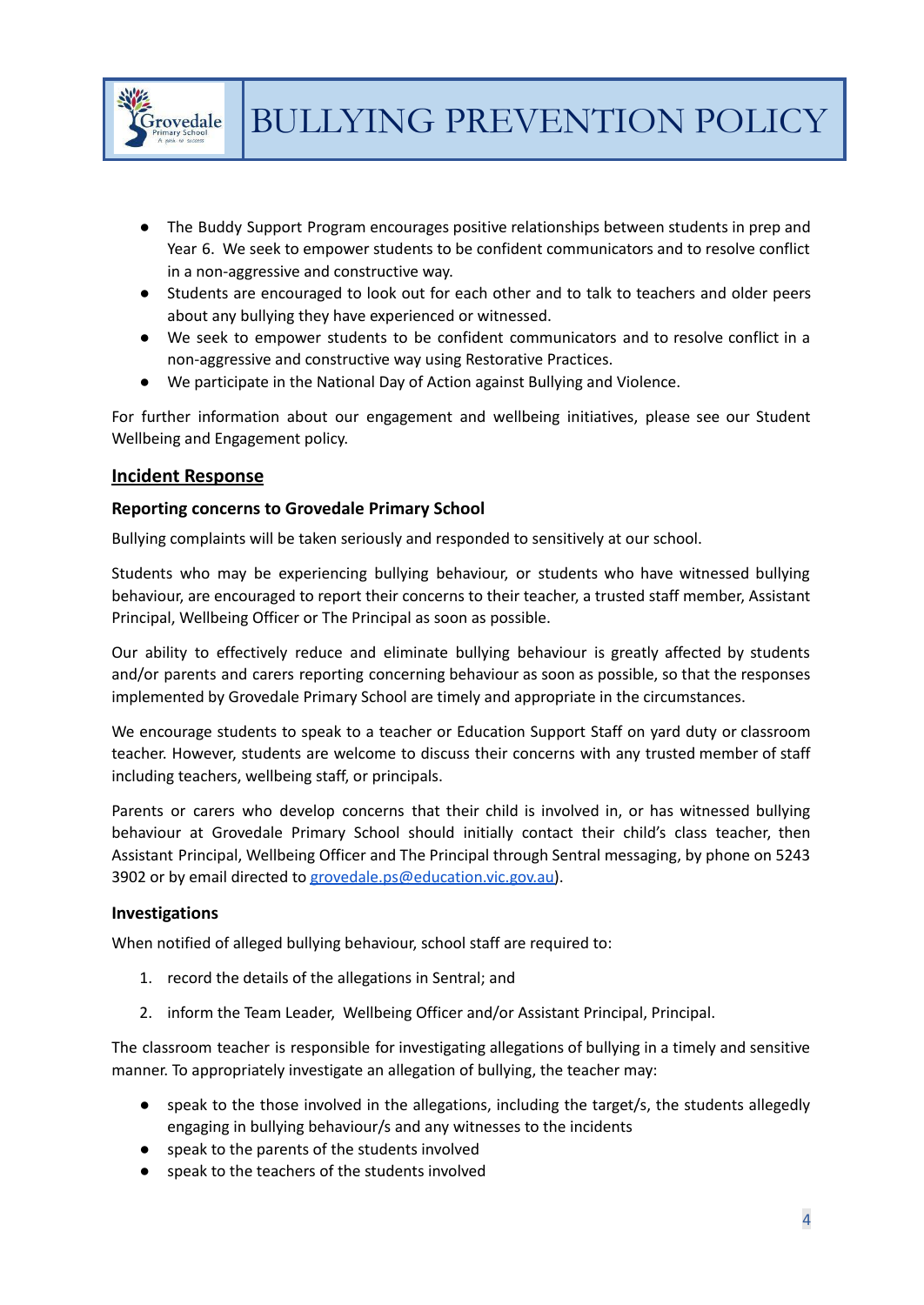

- take detailed notes of all discussions for future reference and document them on Sentral
- obtain written statements from all or any of the above.

All communications with the teacher in the course of investigating an allegation of bullying will be managed sensitively. Investigations will be completed as quickly as possible to allow for the behaviours to be addressed in a timely manner.

The objective of completing a thorough investigation into the circumstances of alleged bullying behaviour is to determine the nature of the conduct and the students involved. A thorough understanding of the alleged bullying will inform staff about how to most effectively implement an appropriate response to that behaviour.

Serious bullying, including serious cyberbullying, is a criminal offence and may be referred to Victoria Police. For more information, see: [Brodie's](http://www.education.vic.gov.au/about/programs/bullystoppers/Pages/advicesheetbrodieslaw.aspx) Law.

# **Responses to bullying behaviours**

When the teacher has sufficient information to understand the circumstances of the alleged bullying and the students involved, a number of strategies may be implemented to address the behaviour and support affected students in consultation with the Wellbeing Team, teachers, SSS, Assistant Principal, Principal, Department of Education and Training specialist staff.

There are a number of factors that will be considered when determining the most appropriate response to the behaviour. When making a decision about how to respond to bullying behaviour, Grovedale Primary School will consider:

- the age and maturity of the students involved
- the severity and frequency of the bullying, and the impact it has had on the target student
- whether the student/s engaging in bullying behaviour have displayed similar behaviour before
- whether the bullying took place in a group or one-to-one context
- whether the students engaging in bullying behaviour demonstrates insight or remorse for their behaviour
- the alleged motive of the behaviour, including any element of provocation.

The school may implement all, or some of the following responses to bullying behaviours:

- Offer counselling support to the target student or students, including referral to the Wellbeing Officer, Student Support Services or external provider.
- Offer counselling support to the students engaging in bullying behaviour, including referral to the Wellbeing Officer, Student Support Services or external provider.
- Offer counselling support to affected students, including witnesses and/or friends of the target student, including referral to Wellbeing Officer, Student Support Services or external provider.
- Facilitate a restorative practice meeting with all or some of the students involved. The objective of restorative practice is to repair relationships that have been damaged by bringing about a sense of remorse and restorative action on the part of the person who has bullied someone and forgiveness by the person who has been bullied.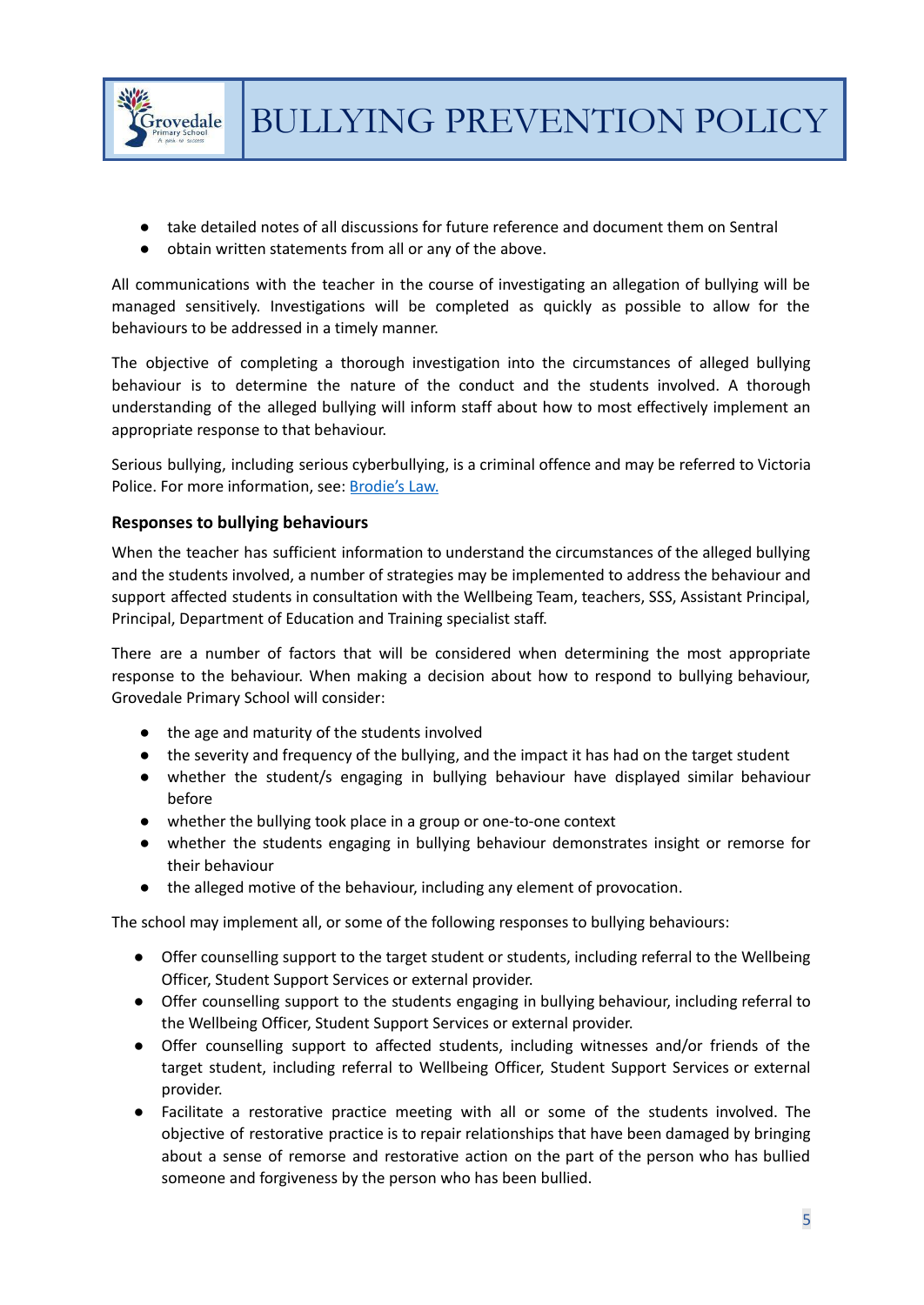

- Facilitate a mediation between some or all of the students involved to help to encourage students to take responsibility for their behaviour and explore underlying reasons for conflict or grievance. Mediation is only suitable if all students are involved voluntarily and demonstrate a willingness to engage in the mediation process.
- Facilitate a process using the Support Group Method, involving the target student(s), the students engaging in bullying behaviour and a group of students who are likely to be supportive of the target(s).
- Implement Mediation process, Restorative practices, with all students involved in the bullying.
- Facilitate a Student Support Group meeting and/or Behaviour Support Plan for affected students.
- Prepare a Safety Plan or Individual Management Plan restricting contact between target and students engaging in bullying behaviour.
- Provide discussion and/or mentoring for different social and emotional learning competencies of the students involved.
- Monitor the behaviour of the students involved for an appropriate time and take follow up action if necessary.
- Implement year group targeted strategies to reinforce positive behaviours.
- Implement disciplinary consequences for the students engaging in bullying behaviour, which may include removal of privileges, detention, suspension and/or expulsion consistent with our Student Wellbeing and Engagement policy, the Ministerial Order on Suspensions and Expulsions and any other relevant Department policy.

Grovedale Primary School understands the importance of monitoring and following up on the progress of students who have been involved in or affected by bullying behaviour. Where appropriate, school staff will also endeavour to provide parents and carers with updates on the management of bullying incidents.

The Assistant Principal is responsible for maintaining up to date records of the investigation of and responses to bullying behaviour.

# **COMMUNICATION**

This policy will be communicated to our school community in the following ways:

- Available at <http://grovedaleps.vic.edu.au/> and in Sentral Portal Documents
- Included in staff induction processes, located on the Grovedale Way, shared Google Drive and administration server
- Discussed at annual staff briefings/meetings
- Included in transition and enrolment packs
- Discussed at parent information sessions
- Reminders in our school newsletter
- Hard copy available from school administration upon request